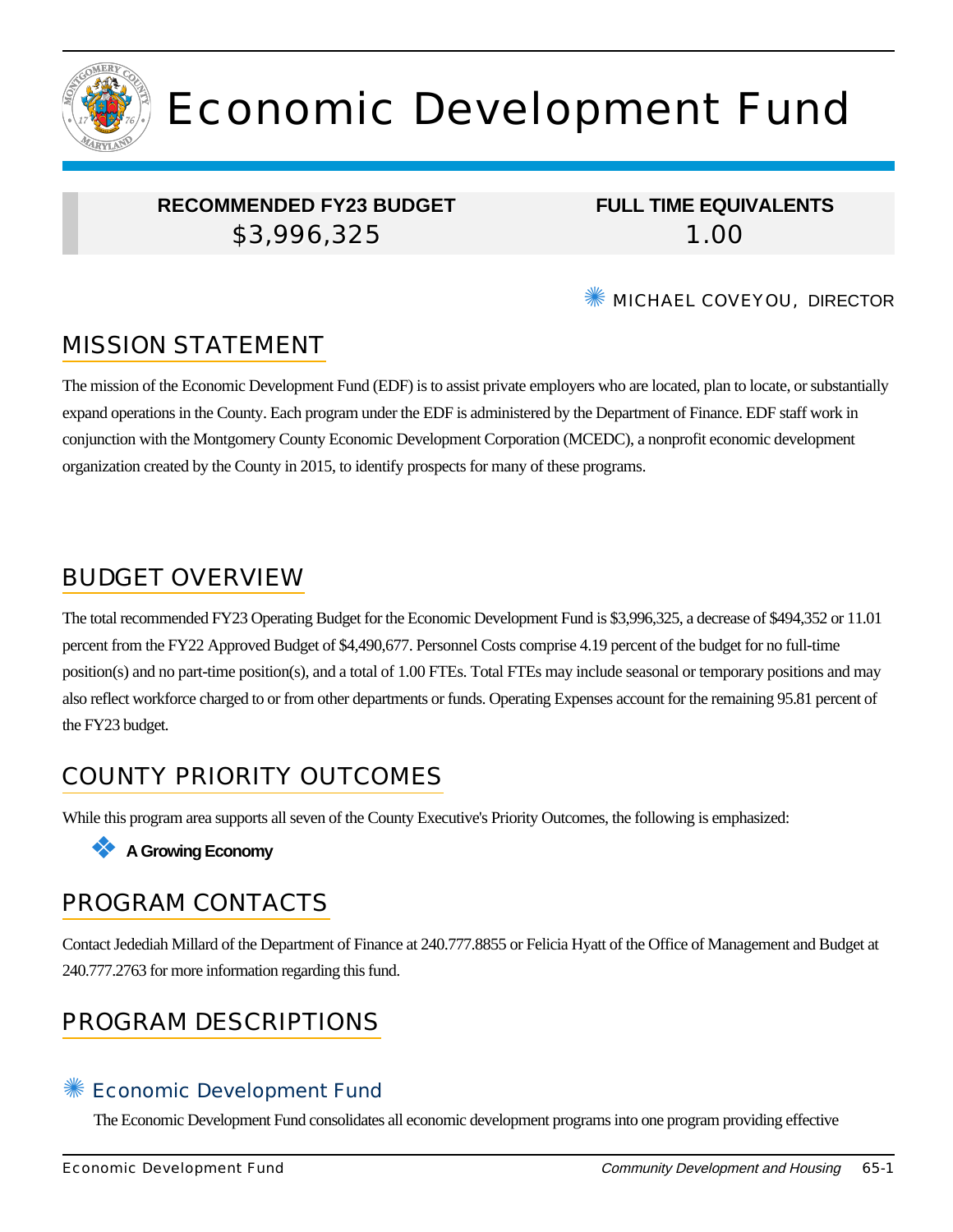management and support. The consolidated programs are: Economic Development Grant and Loan Program, Biotechnology Credit Supplement, MOVE Program, Small Business Assistance Program, CyberSecurity Credit Supplement, Microloan Program, the Small Business Innovation Research and Small Business Technology Transfer Matching Grant Program, and the Impact Assistance Fund.

- The Economic Development Grant and Loan Program was established in FY96 to assist private employers who will either retain jobs already in the County or create additional jobs in the County through the expansion of current operations or relocation of new operations in the County. This program is administered by the Department of Finance through its Fiscal Management Division. Montgomery County Economic Development Corporation (MCEDC) identifies and develops prospects that meet the criteria for a grant or loan from the Economic Development Fund (EDF) and works with Finance to develop an assistance package. Frequently, MCEDC and Finance work in close cooperation and coordination with the State of Maryland to enhance financial incentives being offered. The County Executive submits an annual report by March 15 on the status and use of the EDF as required by Chapter 20-76 (b) of the Montgomery County Code.
- The Biotech Credit Supplement authorizes the County to provide a local supplement to the State of Maryland's Biotechnology Investment Tax Credit Program. Investors in Montgomery County-based biotechnology companies that are certified to receive biotechnology tax credits under the State program are eligible for a supplemental monetary match from the County of up to 50 percent of the State tax credit, with the final amount dependent and subject to the annual appropriations by the County Council.
- The MOVE Program is designed to accelerate business attraction, thereby reducing vacant office spaces in the County. It provides a one-time grant for the initial lease of up to 20,000 square feet of class A and B vacant office space. The program is limited to businesses that are new to the County, including craft breweries, cideries, wineries, and distilleries.
- The Small Business Assistance Program (SBAP) assists certain small businesses located in the County who are adversely impacted by a County-funded redevelopment project or a redevelopment project located on County-owned property, as required by Bill 6-12 adopted by the Montgomery County Council in 2012. Currently, affected small businesses located near Parking Lot 13 in Wheaton are eligible to receive technical and financial assistance under this program.
- The CyberSecurity Supplement Program awards a monetary supplemental match to qualified investors in Montgomery County-based cybersecurity companies who receive a final tax credit certificate from the State of Maryland's CyberSecurity Investment Incentive Tax Credit Program.
- The Microloan Program provides loans ranging from \$500 to \$15,000 for County residents needing additional help to start and grow small businesses.
- The Small Business Innovation Research and Small Business Technology Transfer (SBIR/STTR) Matching Grant Program allows Montgomery County companies that have been awarded a SBIR or STTR Phase I or Phase II grant from a federal agency and that conducts at least 51 percent of their research & development operations in Montgomery County to apply for a local Montgomery County match.
- The Impact Assistance Fund (IAF) is a program that provides financial assistance and/or technical assistance to financially healthy small businesses in designated areas of the County that are adversely impacted by a redevelopment project initiated by the County, on County-owned property, or of a County facility. Currently, there are designated geographic areas in Silver Spring, Bethesda, and Clarksburg.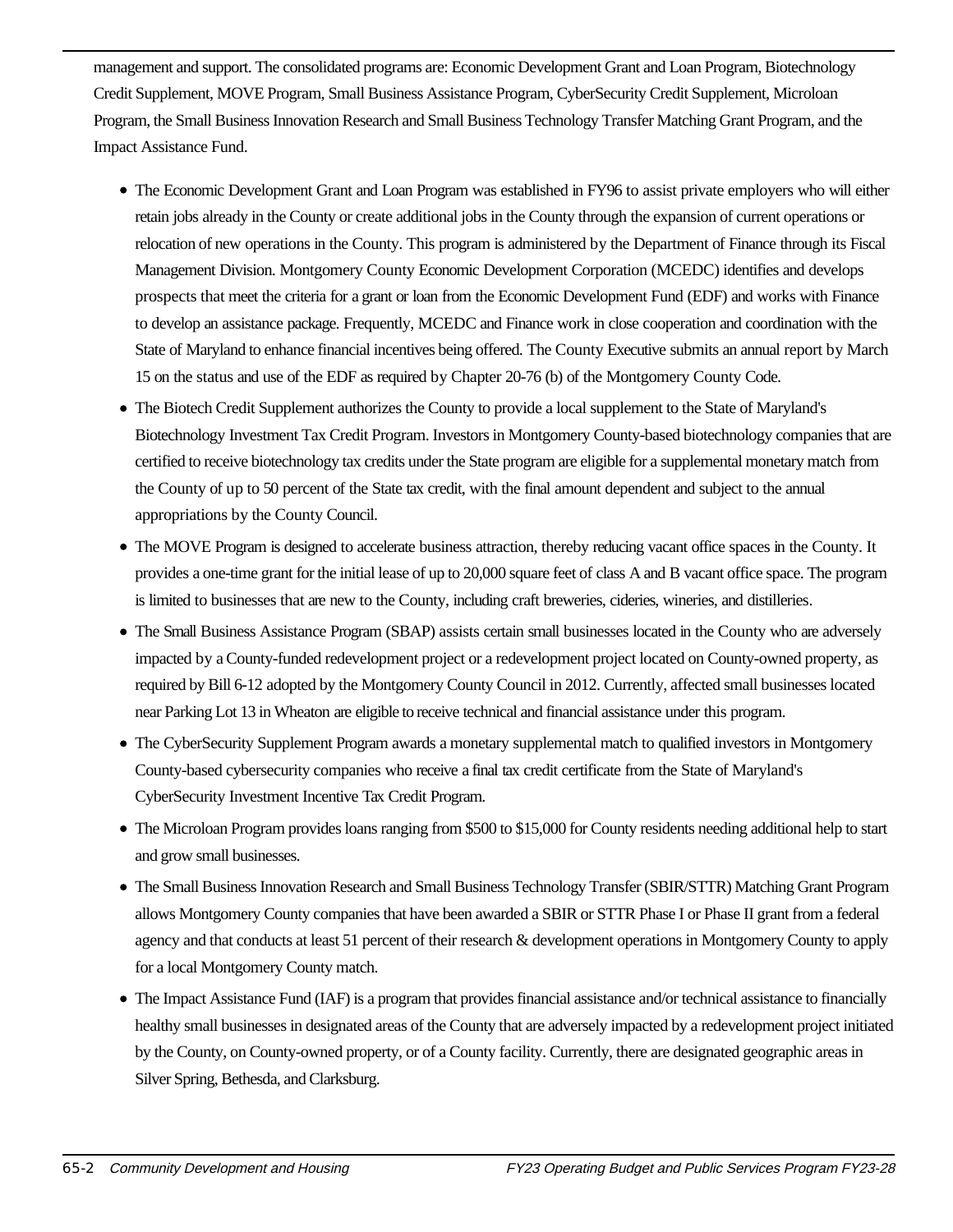## BUDGET SUMMARY

|                                                  | <b>Actual</b><br><b>FY21</b> | <b>Budget</b><br><b>FY22</b> | <b>Estimate</b><br><b>FY22</b> | <b>Recommended</b><br><b>FY23</b> | %Chg<br><b>Bud/Rec</b> |
|--------------------------------------------------|------------------------------|------------------------------|--------------------------------|-----------------------------------|------------------------|
| ECONOMIC DEVELOPMENT FUND                        |                              |                              |                                |                                   |                        |
| <b>EXPENDITURES</b>                              |                              |                              |                                |                                   |                        |
| Salaries and Wages                               | 110,252                      | 128,546                      | 131,779                        | 132,915                           | 3.4%                   |
| <b>Employee Benefits</b>                         | 30,519                       | 33,413                       | 33,131                         | 34,692                            | 3.8%                   |
| <b>Economic Development Fund Personnel Costs</b> | 140,771                      | 161,959                      | 164,910                        | 167,607                           | 3.5%                   |
| <b>Operating Expenses</b>                        | 3,435,809                    | 4,328,718                    | 4,574,624                      | 3,828,718                         | $-11.6%$               |
| <b>Economic Development Fund Expenditures</b>    | 3,576,580                    | 4,490,677                    | 4,739,534                      | 3,996,325                         | $-11.0%$               |
| <b>PERSONNEL</b>                                 |                              |                              |                                |                                   |                        |
| Full-Time                                        | 0                            | 0                            | $\mathbf 0$                    | $\mathbf 0$                       |                        |
| Part-Time                                        | $\mathbf 0$                  | $\mathbf 0$                  | $\mathbf 0$                    | $\mathbf 0$                       |                        |
| <b>FTEs</b>                                      | 1.00                         | 1.00                         | 1.00                           | 1.00                              |                        |
| <b>REVENUES</b>                                  |                              |                              |                                |                                   |                        |
| Investment Income                                | 38,508                       | 55,000                       | 55,000                         | 55,000                            |                        |
| Loan Payments                                    | 578,068                      | 375,000                      | 131,320                        | 375,000                           |                        |
| <b>Economic Development Fund Revenues</b>        | 616,576                      | 430,000                      | 186,320                        | 430,000                           |                        |

#### FY23 RECOMMENDED CHANGES

|                                                                                                | <b>Expenditures FTEs</b> |      |
|------------------------------------------------------------------------------------------------|--------------------------|------|
| <b>ECONOMIC DEVELOPMENT FUND</b>                                                               |                          |      |
| <b>FY22 ORIGINAL APPROPRIATION</b>                                                             | 4,490,677                | 1.00 |
| Changes (with service impacts)                                                                 |                          |      |
| Reduce: Microloan Program [Economic Development Fund]                                          | (50,000)                 | 0.00 |
| Reduce: Small Business Assistance Program: Grant Finalized in FY22 [Economic Development Fund] | (450,000)                | 0.00 |
| Other Adjustments (with no service impacts)                                                    |                          |      |
| Increase Cost: Annualization of FY22 Personnel Costs                                           | 2.685                    | 0.00 |
| Increase Cost: Annualization of FY22 Compensation Increases                                    | 2.161                    | 0.00 |
| Increase Cost: FY23 Compensation Adjustment                                                    | 802                      | 0.00 |
| <b>FY23 RECOMMENDED</b>                                                                        | 3.996.325                | 1.00 |

## FUNDING PARAMETER ITEMS

CE RECOMMENDED (\$000S)

| <b>Title</b>                     | <b>FY23</b> | <b>FY24</b> | <b>FY25</b> | <b>FY26</b> | <b>FY27</b> | <b>FY28</b> |
|----------------------------------|-------------|-------------|-------------|-------------|-------------|-------------|
| <b>ECONOMIC DEVELOPMENT FUND</b> |             |             |             |             |             |             |
| <b>EXPENDITURES</b>              |             |             |             |             |             |             |
| <b>FY23 Recommended</b>          | 3,996       | 3,996       | 3.996       | 3,996       | 3,996       | 3,996       |